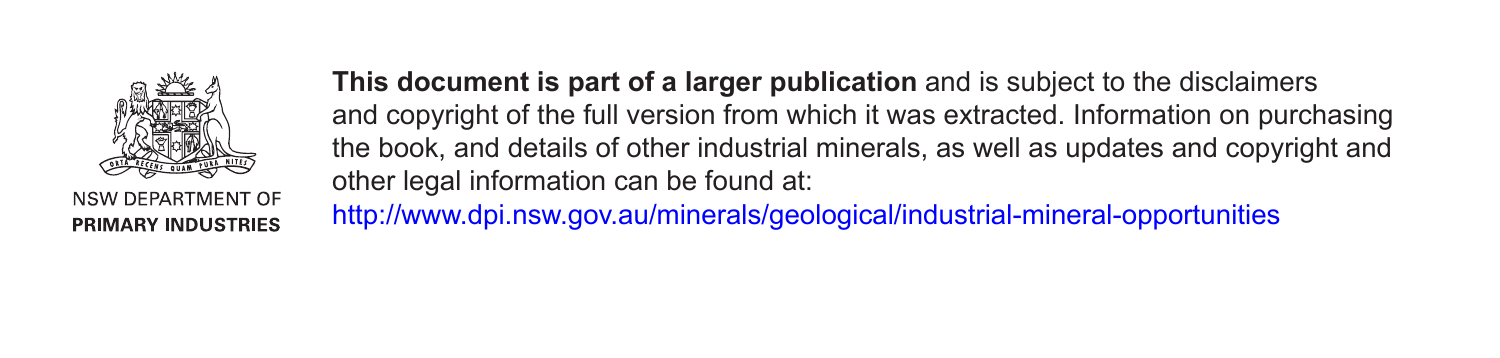

*Photograph 10. Kandos limestone quarry, Kandos. Limestone from the Kandos quarry is used in cement manufacture on-site. The ideal grade of limestone for cement manufacture is around 70–80% calcium carbonate. The Kandos plant operates two kilns, producing about 450 000 tonnes of cement each year, which is sold entirely into the New South Wales market. (Photographer D. Barnes)*

### **Potential and Outlook**

New South Wales has abundant resources of limestone (Figure 14). Many of the deposits are of immense size, and some are potentially of sufficient purity to be used in high-purity applications. The only constraints to the development of these resources are the distance of most of the deposits from the coast, and the relatively small size and highly competitive nature of domestic markets. However, new market opportunities for New South Wales limestone and limestone products may exist in South East Asia.

There are more than 400 separate known deposits of limestone in New South Wales (e.g. Ray et al 2003; Photograph 10; Photograph 11). Very large, undeveloped, high-quality deposits of limestone occur in the central-western and southern parts of the Lachlan Orogen, in the Molong, Bathurst, Canowindra and Cooma areas. There are also large deposits at several sites in the New England region.

Many of the largest deposits are near rail lines, and occur in settings which have been heavily modified for agricultural use, and are thus amenable to quarrying.

Areas with the greatest potential for high-purity limestone are the following:

- Molong to Canowindra
- south of Yass
- northeast of Cooma
- near Bathurst
- north of Tamworth
- around Ashford in the far north of the state.

Most limestones in those areas are biohermal or biostromal in nature, and formed on steep continental margins or steep-sided volcanic arcs. In contrast to the extensive shelf deposits in other parts of the state, they tend to form long, comparatively narrow bodies with abrupt margins.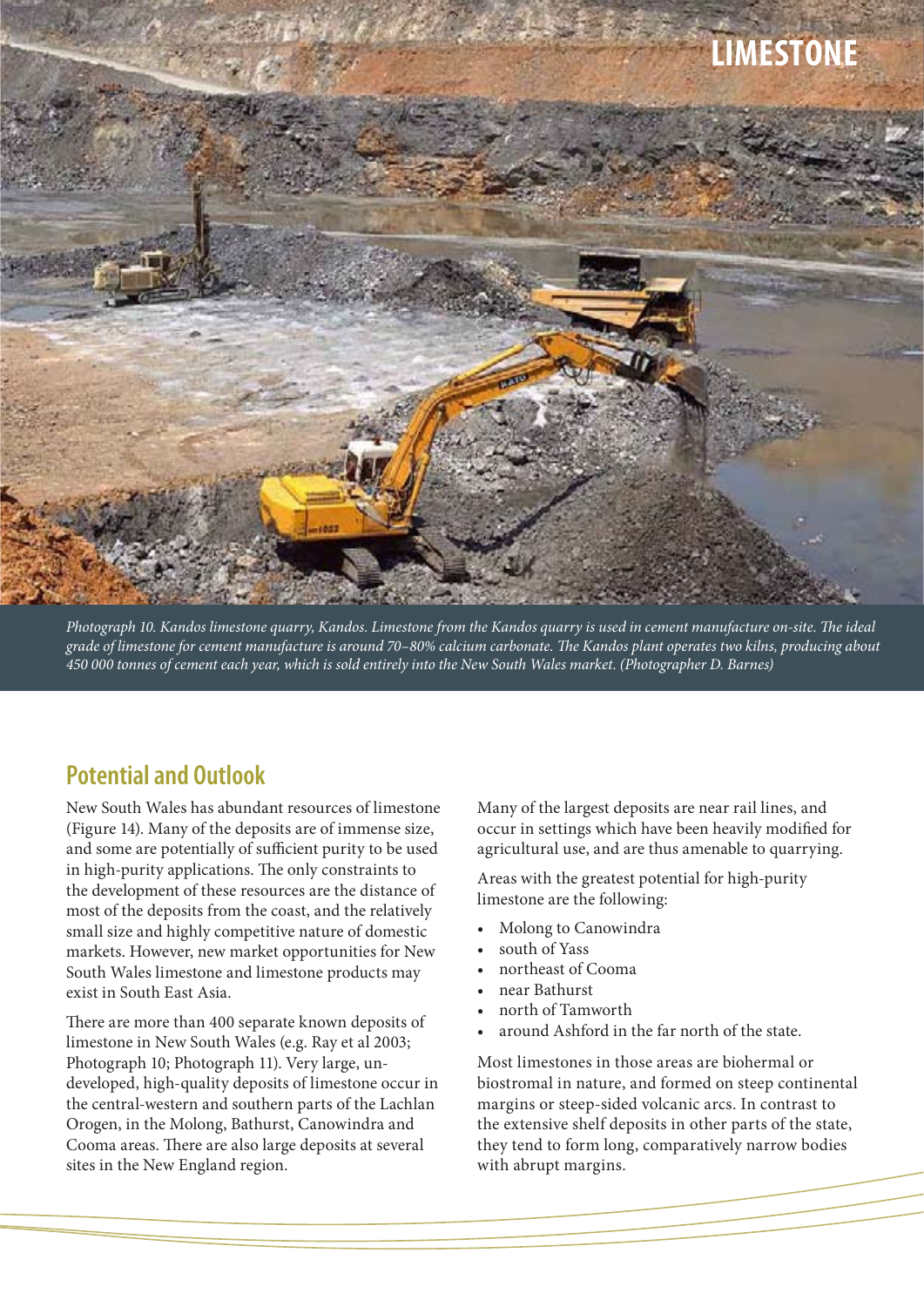

Nonetheless, there are many very large deposits in New South Wales with up to 99% CaCO<sub>3</sub>, combined iron oxide and alumina of less than 0.3%, less than 1% MgCO3, and less than 0.5% silica. The dimensions of many of these deposits are in the order of tens of kilometres long by several hundred metres wide.

There are good opportunities for increased limestone production for agricultural applications to combat soil acidity problems. Particular opportunities exist in areas well-removed from existing producers.

### **Nature and Occurrence**

Limestone is a relatively common sedimentary rock formed from remains marine organisms such as coral or other invertebrates, and composed largely of calcium carbonate and other carbonates.

Limestone can be defined as having 90% or more of calcite (CaCO<sub>3</sub>), the other 10% usually being a mixture of dolomite  $(CaCO<sub>3</sub>.MgCO<sub>3</sub>)$  and various impurities, the most common of which is silica. With increasing

amounts of dolomite, limestone grades into dolomitic limestone and calcareous dolomite, and with increasing impurities into calcareous sedimentary rocks, such as marl. Marble is limestone which has been recrystallised through metamorphism. In many applications, marble and limestone are interchangeable.

In many essentially chemical applications, such as the manufacture of cement and lime, limestone as defined above is used, while in applications such as fillers or whiteners where limestone is used for its physical characteristics, limestone or dolomitic limestone can be used. Limestone is also used as hard-rock aggregate: e.g. in the USA more than 40% of all limestone mined is used as aggregate. The specific use of limestone as an aggregate is not discussed here.

The large quantities of limestone consumed and the nature and number of industrial applications in which it is used make limestone one of the most important of all industrial minerals (e.g. Photograph 12). Because of its relatively common occurrence, however, limestone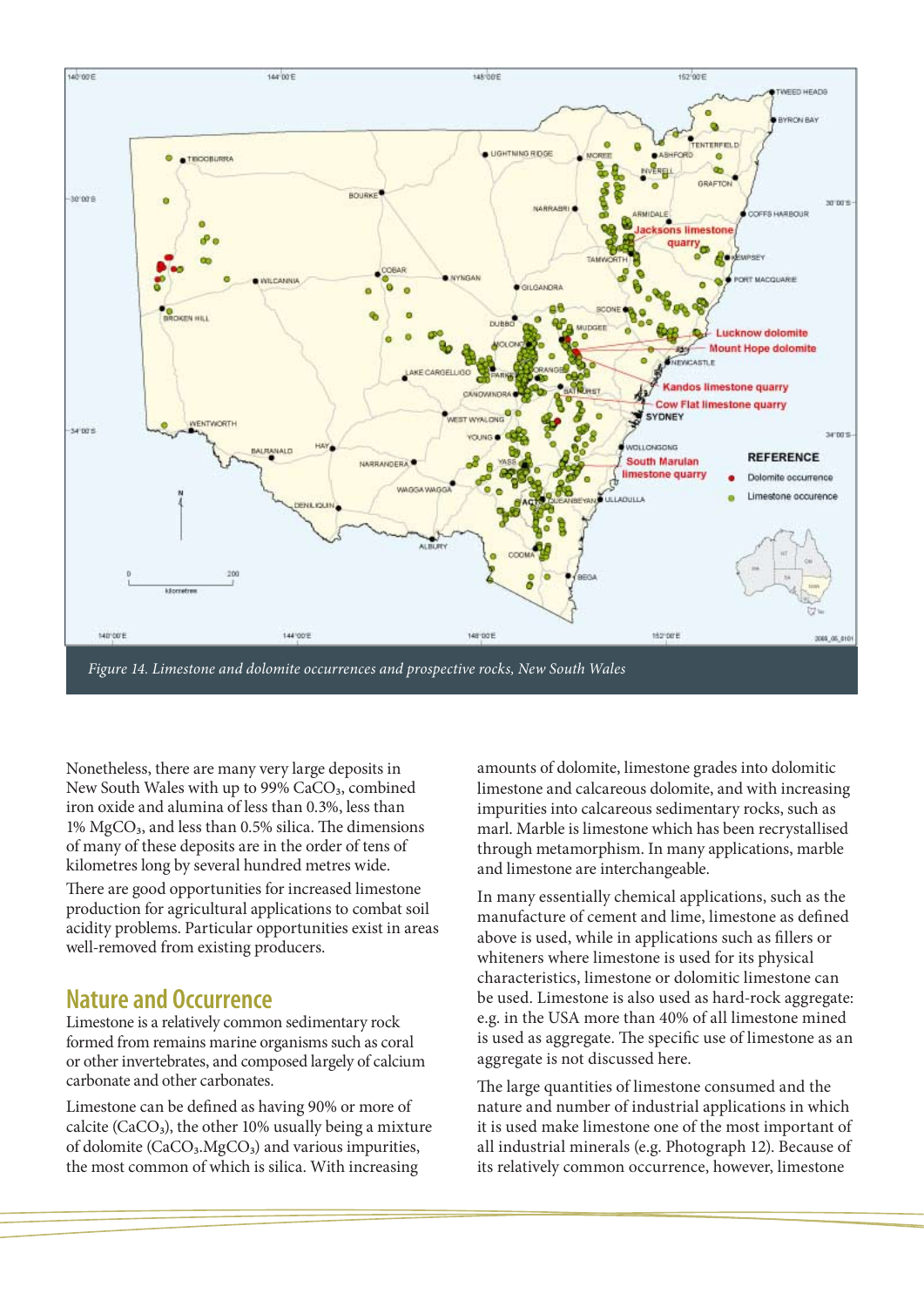

*Photograph 11. Limestone stockpile at the Omya Limited processing plant at Bathurst. Omya Southern Pty Ltd mines high-quality limestone at Cow Flat, near Bathurst. The company produces a range of ground calcium carbonate products at the on-site processing plant for use as filler materials and in chemicals. (Photographer D. Barnes)*

and limestone-based products are commodities with only medium unit-value.

Limestone and other carbonate materials occur widely throughout the world, and there is little international trade except under special circumstances and except for the higher grade, higher unit-value limestone-based commodities, such as lime or cement clinker.

The most common source of calcium carbonate in the world is limestone itself, but in some places other calcareous sediments or other calcareous materials, such as coral, are used. For example, coral was dredged for many years from Moreton Bay near Brisbane for cement making.

#### **New South Wales Occurrences**

In Australia, limestone of various types is the main source of calcium carbonate, and in New South Wales all calcium carbonate produced comes from limestone. Because limestone-based commodities are in the

medium price range, most mines are situated relatively close to markets and, in the case of cement-making, usually close to the source of fuel (coal).

The Sydney region is underlain by the Sydney Basin sedimentary sequence, its surface largely devoid of significant limestone deposits. Therefore, the region depends on several large deposits in the Lachlan Orogen along the basin margins. Other markets, such as agri-culture, are supplied from a small number of regional producers.

Large-scale mining for cement and lime manufacture occurs at several sites throughout the state (South Marulan, Kandos, Cow Flat and Attunga, which is north of Tamworth).

Production of limestone in New South Wales averages about 4 Mt. Throughout the state, over 400 separate occurrences of limestone have been identified. Details of these occurrences were recorded by Carne and Jones (1919), Lishmund et al. (1986) and in the Geological Survey's New South Wales Industrial Minerals Database (Ray et al. 2003).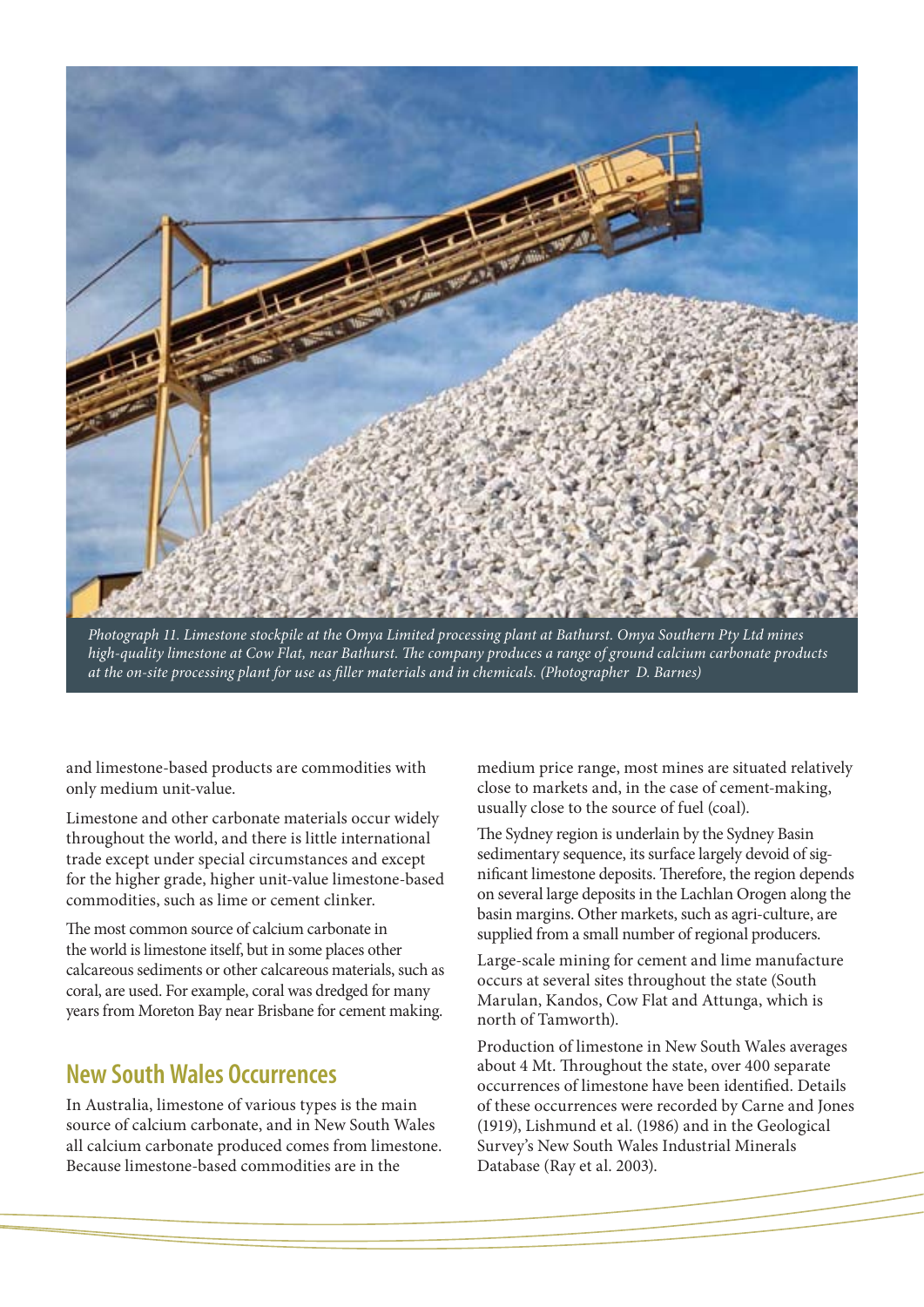

*Photograph 12. Limestone is a major raw material used in cement in many construction applications. Apart from cement manufacture, other uses for limestone include manufacture of lime, coarse aggregate, metallurgical flux, filler materials, glassmaking, ceramics and chemicals. (Photographer D. Barnes)*

At some stage in the future, populations in regional centres may increase to the point where regional cement plants become economic. Higher purity limestone is mined at several centres for other uses — such as fillers, glass, coating and whiting agents, and agricultural lime. Current production is aimed at the relatively small domestic market. Most plants need to produce both high and lower grade (e.g. ground limestone for agricultural use) products to survive.

There is an abundance of potentially suitable deposits within the state. The following is a selection of the most promising deposits.

• The Canomodine Limestone, which crops out over an area of up to 3.5 km wide by about 10 km long, in open country between Cargo and Canowindra in the central western part of the state. Several analyses (Carne & Jones 1919, reported in Lishmund et al. 1986), indicate iron oxide as low as 0.14%. ACI Minerals explored this deposit in the late 1990s. Drilling defined a resource of 250 000 t of highquality limestone (ACI Industrial Minerals Division 1998). However, the resource was not developed

- The Molong and Reedy Creek Limestones, which crop out over large areas south of Molong, north of Orange. Most of the deposits are within 2 km of a rail line, and the country is amenable to quarrying. The Molong deposit is quarried on a small scale for aggregate and agricultural lime near Molong
- The Cliefden Caves Limestone Subgroup occurs further to the south, about 6 km west of the Bathurst–Cowra railway. In spite of the presence of caves in some areas, there are enormous reserves of potentially high-purity limestone in other parts of the deposits, in settings amenable to quarrying.